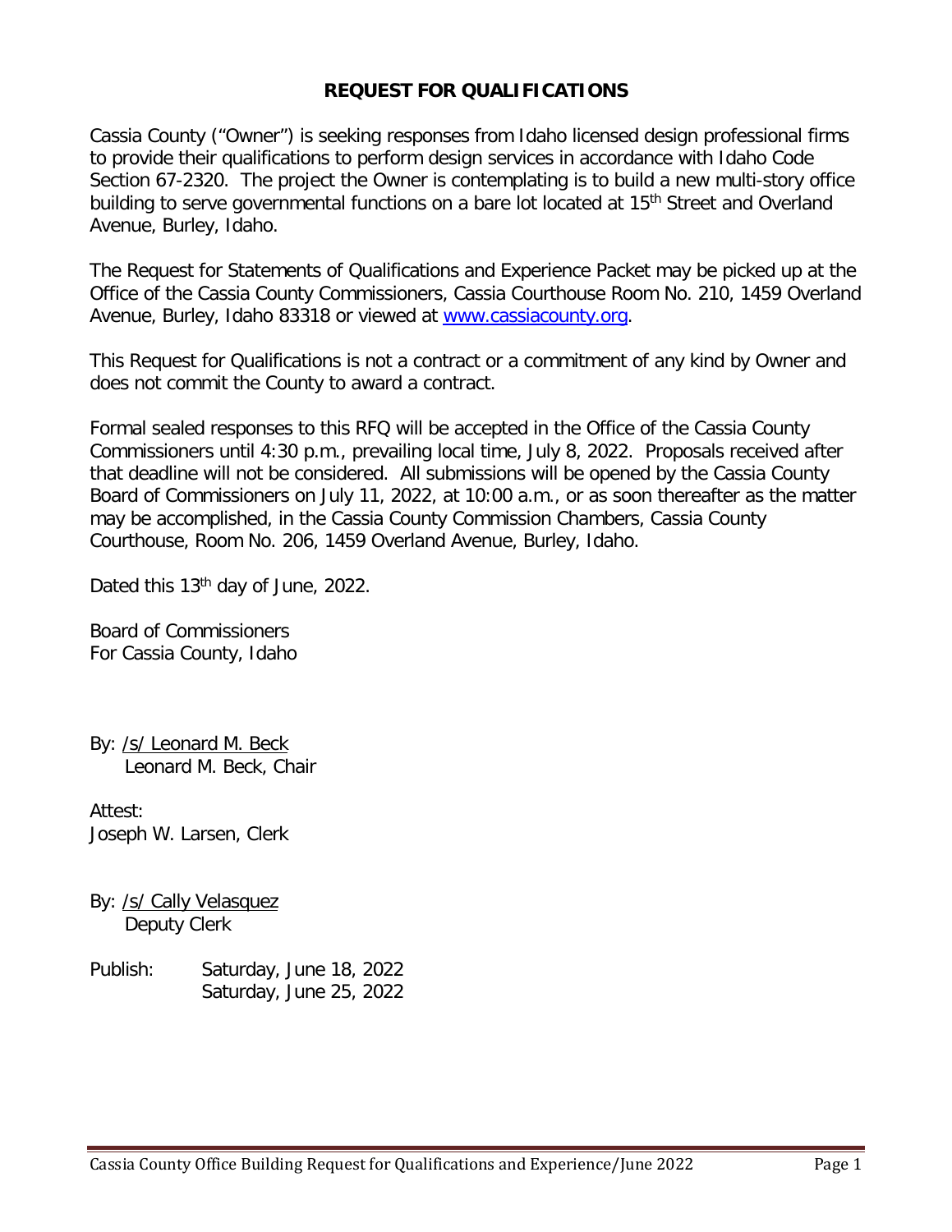## **REQUEST FOR STATEMENTS OF QUALIFICATIONS AND EXPERIENCE FOR DESIGN PROFESSIONAL SERVICES**

# **CASSIA COUNTY OFFICE BUILDING Corner of 15TH and Overland, Burley, Idaho 83318**

## **INTRODUCTION**

The Request for Statements of Qualifications and Experience (hereinafter "RFQ") will be for design professional services as defined herein. Owner reserves the right to inquire into the prospective Respondent's ability to provide professional services, as defined below, and to amend the Schedule of Projects and contract scope of work, at the sole discretion of Owner, to include any or all of the below listed services, or others not listed. Monies expended in responding to this RFQ will not be reimbursed by Owner.

### **SCOPE OF WORK**

Owner is soliciting Statements of Qualifications and Experience for design professional services to design a new multi-story office building to serve governmental related functions.

The selection process will be in compliance with Idaho Code Section 67-2320 Professional Service Contracts with Design Professionals Construction Managers and Professional Land Surveyors.

#### **REQUIRED SERVICES A. GENERAL SERVICES**

Owner is requesting submittals for complete design services, including observation during construction.

The design professional shall be currently licensed to practice in the State of Idaho.

A relatively complete construction cost estimate will be required following the Design Development Phase and must be updated at each additional phase.

The design professional will be responsible for Schematic Design, Design Development, Construction Documents, Bidding Assistance, and Construction Observation.

The design professional will be required to meet at least monthly with the Board of County Commissioners (hereinafter "Board") for the purpose of providing at least a verbal report regarding the previous month's progress. Such meetings will show funds expended in the completion of the project and specific accomplishments related to the completion of the project.

The design professional shall produce the following major written products for review by the Board: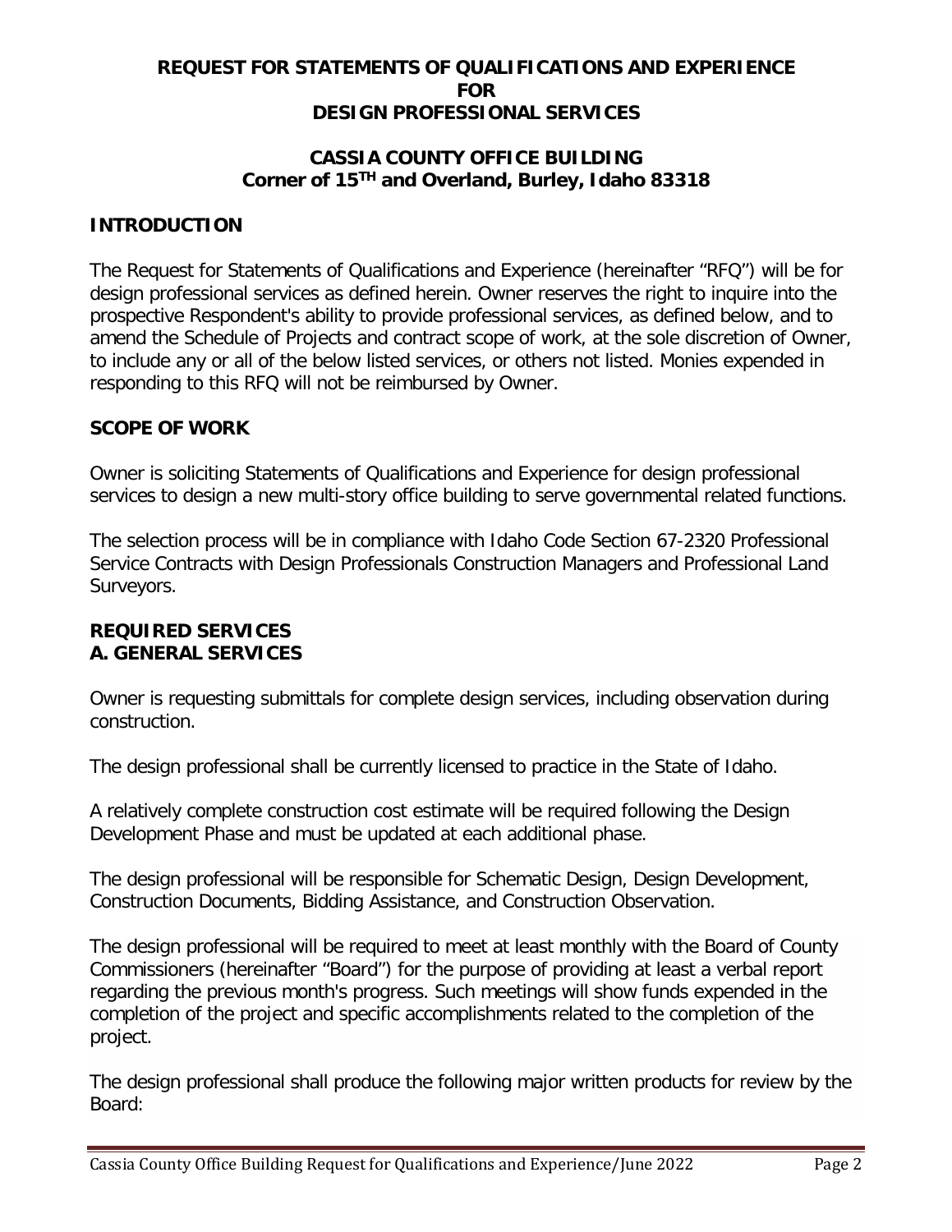- 1. A preliminary report after schematic services has been completed.
- 2. A Design Development Report and update to the Board prior to beginning Construction Documents, along with recommended project budget.
- 3. A final report at the conclusion of the Construction Document Phase to the Board for any additional input and final acceptance.

**B. SPECIFIC SERVICES** include the typical project management services normally required for design and construction, including civil, architectural/ engineering, structural, mechanical, and electrical engineering; planning, and materials testing.

It is anticipated that the services to be conducted will be in four distinct and sequential phases:

- 1. **Preliminary Phase.** This phase involves those activities required for defining the scope of the project and establishing preliminary requirements including, without limitation, as follows:
	- a. Conferring with the Board on project requirements, programming, finances, schedules, early phases of the project, and other pertinent matters; meeting with the Board and staff and, preparing a detailed project specific scope of work narrative for professional services.
	- b. Planning and procuring engineering studies required for preliminary design considerations.
	- c. Develop design schematics, sketches, environmental and aesthetic considerations, project recommendations, and preliminary layouts.
- 2. **Design Phase.** This phase involves all activities required to undertake and accomplish a full and complete project design including, without limitation, as follows:
	- a. Conducting and attending meetings and design conferences with the Board, staff, and other Board-appointed individuals to obtain information and to coordinate or resolve design matters.
	- b. Evaluation of engineering data; engineering and environmental studies prepared to support the design.
	- c. Preparing necessary architectural/engineering reports and recommendations.
	- d. Preparing detailed design and construction plans, technical specifications, and contract documents.
	- e. Preparing cost estimates.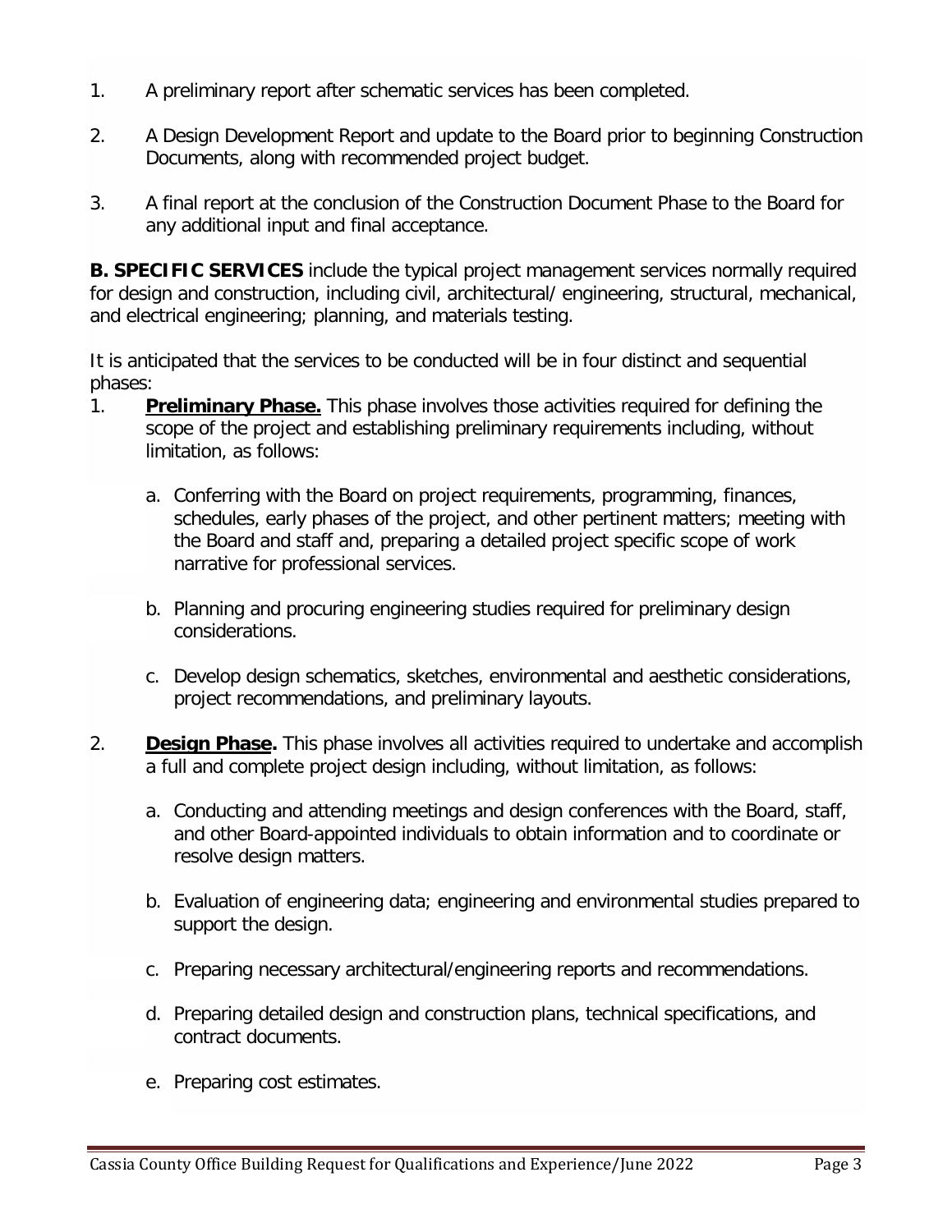- f. Printing and providing copies of plans, specifications, and contract documents for review.
- 3. **Bidding or Negotiation Phase.** This phase involves providing sets of plans and specifications and all bid documents; acting for Owner in advertising and securing bids, conduct pre-bid conferences, analyzing bid results, furnishing recommendations on the award of contracts, and preparing contract documents; submittal of bid results and related information.
- 4. **Construction Phase.** This phase involves all services rendered after the award of a construction contract including, without limitation, as follows:
	- a. Providing consultation and advice to Owner during all phases of construction.
	- b. Representng Owner at preconstruction conferences.
	- c. Preparation of construction management plans and reviewing of contractor construction schedule.
	- d. On-site construction inspection and management involving the services of a resident inspector or manager, full-time or periodically during the construction or installation phase of the project as required by Owner, and providing appropriate progress reports to the Board and Staff.
	- e. Reviewing and commenting on shop drawings submitted by contractors for compliance with design concepts.
	- f. Preparing and negotiating change orders and supplemental agreements as required for review and approval of the Board.
	- g. Observing or reviewing performance tests required by specifications.
	- h. Reviewing Contractor progress and final payment requests.
	- i. Making final inspection and submitting a final construction report for the completed project to the Board.
	- j. Preparing record drawings of the project. Revising the pre-construction drawings to reflect the as-built conditions.
	- k. Assisting Owner with project close out documents.

### **CONTRACT LIMITATIONS**

All firms are advised that some of the services may not be required and that Owner reserves the right to initiate additional procurement action for any of the services included in the initial procurement.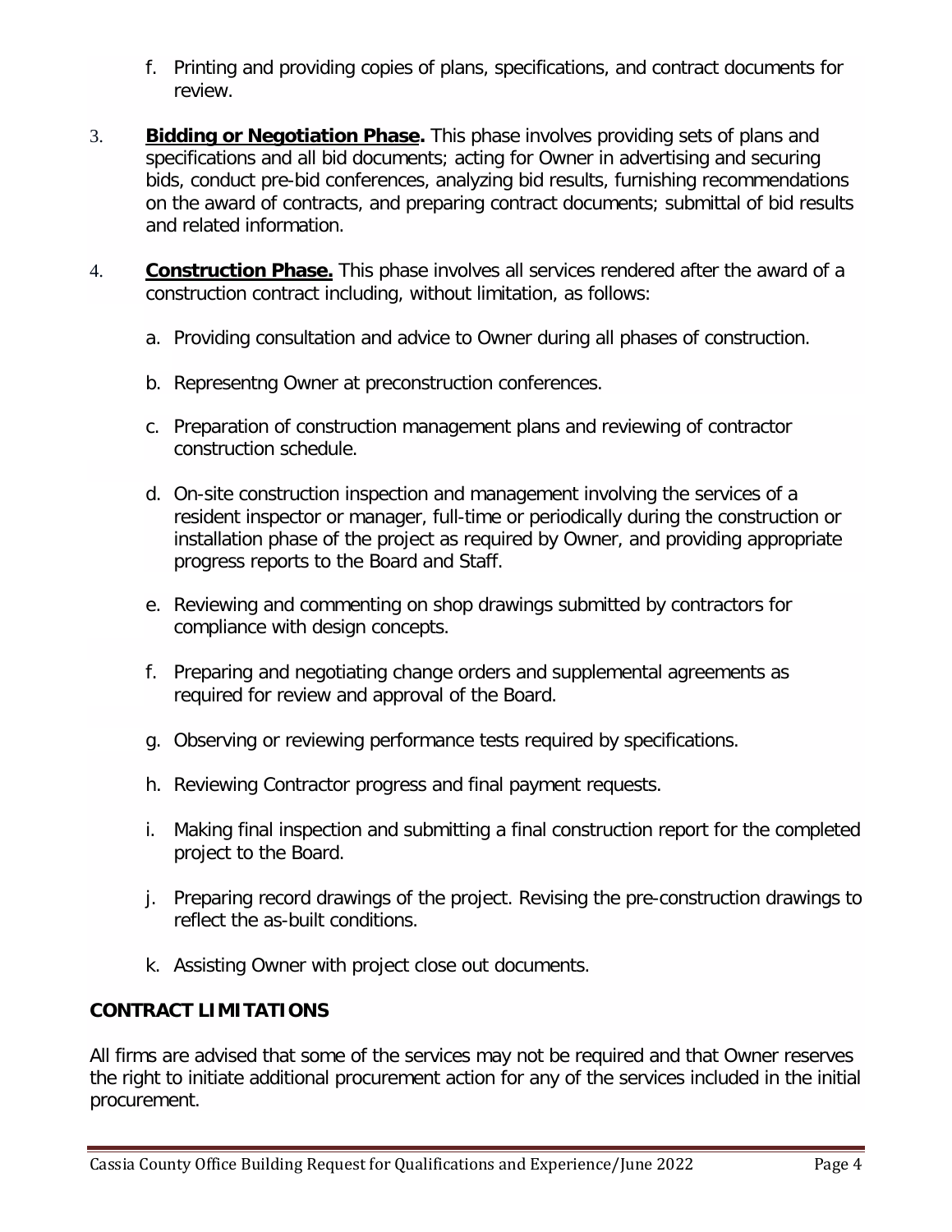# **SELECTION PROCESS**

- A. A Selection Committee will be assembled to review the submittals, interview selected shortlist candidates, and select the successful firm. Members of the selection committee may consist of, but are not limited to, the Board of County Commissioners and their representatives.
- B. The selection of a design professional shall be based on a comparative analysis of the professional qualifications necessary for satisfactory performance of the services required.
- C. The selection may be made based solely on the proposal information submitted and any necessary investigation of the information provided. The selection committee may also, at its sole discretion, conduct interviews from a shortlist of select candidates.
- D. All Statements of Qualifications and Experience submitted shall become the property of Owner and may thereafter be used by Owner, without compensation to the Respondents, for any lawful purpose.
- E. The contents of any proposal shall not be disclosed so as to be available to competing Respondents during the negotiations process.

### **QUALIFICATION STATEMENT CONTENT AND EVALUATION CRITERIA AND WEIGHING SELECTION**

Respondents must include the following information in the sequence set forth. Respondents are invited to include innovative methods and/or procedures, which they can provide to ensure successful completion of the project. Unique qualities, capabilities and cost efficiencies may be identified. For each of the specific areas listed below, the responses should include a description of their qualifications to serve as the design professional for this project.

| <b>Written Requirements</b>                                            | <b>Points Possible</b> |
|------------------------------------------------------------------------|------------------------|
| 1. Cover Letter. One page maximum                                      | ხ                      |
| 2. Company Profile. Describe your firm's history, size, resources,     | 10                     |
| philosophy of service, average annual volume of work, current volume   |                        |
| of work, available personnel, unique construction management           |                        |
| techniques and methods. Describe what sets you apart from other        |                        |
| Design Professional Service firms. Three page maximum.                 |                        |
|                                                                        | 20                     |
| 3. Project Approach. Describe your approach to providing design        |                        |
| services. What leadership tools would you use to help facilitate       |                        |
| teamwork and insure communication among all involved parties?          |                        |
| Identify all personnel who will be actively involved in the project by |                        |
| name, title, role, qualifications and experience (resumes may be       |                        |
| requested at a later date). Three page maximum.                        |                        |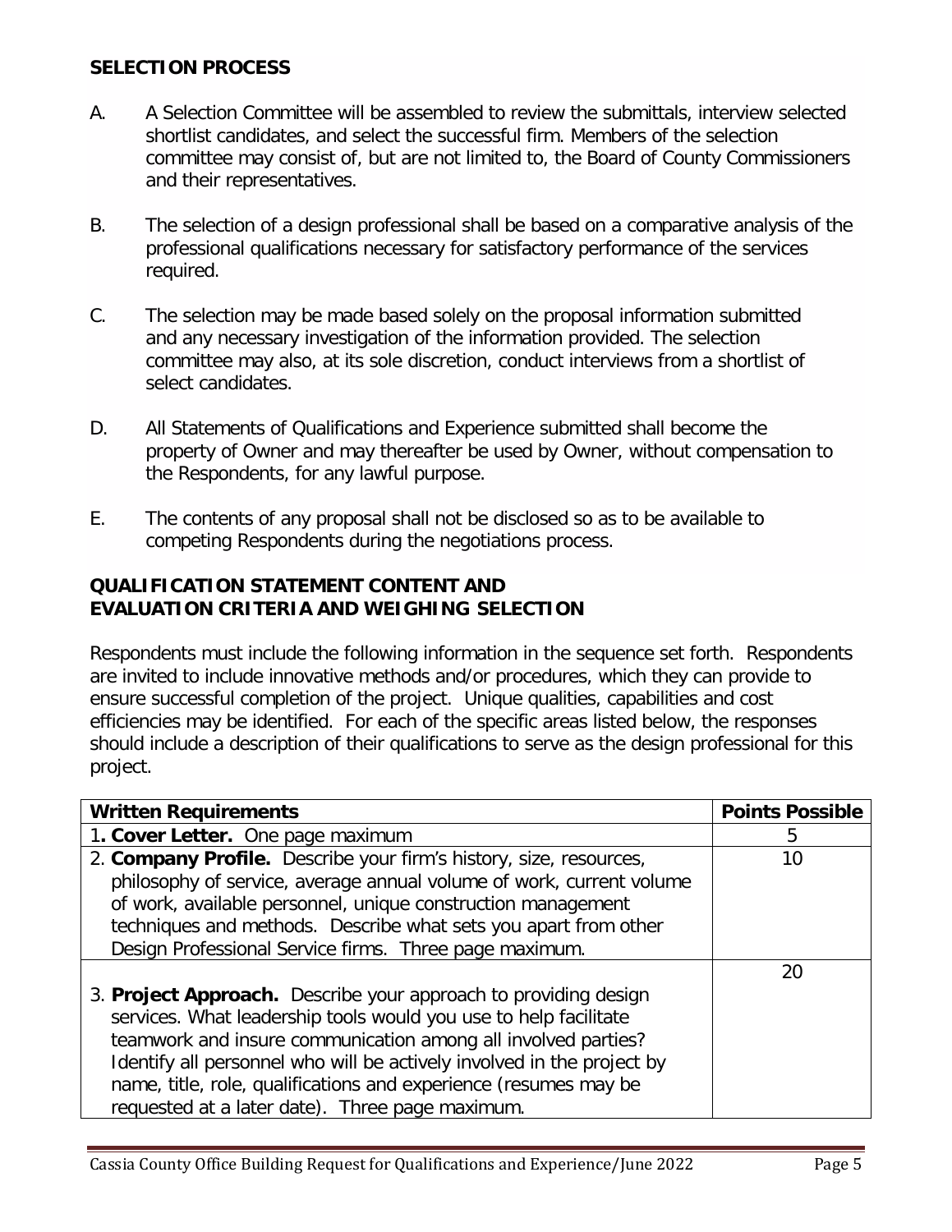| 4. Budget Control. Submit a detailed description of the steps that your<br>firm will take to assist the construction manager/general contractor in<br>providing budget updates and value engineering options during the<br>design process. Two page maximum. | 15 |
|--------------------------------------------------------------------------------------------------------------------------------------------------------------------------------------------------------------------------------------------------------------|----|
| 5. Scheduling. Describe in detail your involvement in the scheduling                                                                                                                                                                                         | 10 |
| process. One page maximum.                                                                                                                                                                                                                                   |    |
| 6. Home Office Support. Provide a list of home office personnel that<br>will be actively involved in the project, what their level of experience is<br>and what their role and responsibilities will be. Two page maximum.                                   | 10 |
| 7. Past Performance. Name three recent projects of similar scope and<br>size that demonstrate your firm's ability to successfully complete this<br>project. Include a current letter of reference from the owner of each<br>project. Six page maximum.       | 20 |
| 8. Local Presence. Describe your firm's local presence in Cassia County<br>or in the state of Idaho including home office location, participation in<br>local events, sponsorships, etc. Two page maximum.                                                   | 10 |

# **General Submission Procedures and Guidelines**

- 1. Respondents shall submit one (1) original, signed hardcopy and five (5) electronic copies on separate USB Flash Drives of their response to the above-described Qualification Statement and Experience for design professional consulting services at the Cassia County Commissioners' Office.
- 2. Submittals must contain the name, address, daytime phone number, and email of the primary contact for the Respondent.
- 3. All submittals must be received at the address and by the date and time specified herein. Owner reserves the right, but not the duty, to extend the Request for Statements of Qualifications and Experience submittal date if needed.
- 4. Any response received after the specified date and time will be returned unopened. All response envelopes must be clearly marked, "Statement of Qualifications – Cassia County Office Building Project-Design Professional Services 2022."
- 5. Upon Owner's request, the Respondent may be required to provide additional information to supplement their response.
- 6. Owner reserves the right to conduct investigations as required to determine any Respondent's record of performance and their ability to satisfactorily perform the work of this project.
- 7. Owner reserves the right to reject any and all responses and to accept any response that is deemed to be in the best interest of Owner.
- 8. Owner reserves the right to negotiate the scope of services, contract terms and compensation for design professional services to be provided, as well as the right to reject any and all responses deemed unqualified, unsatisfactory, or inappropriate.